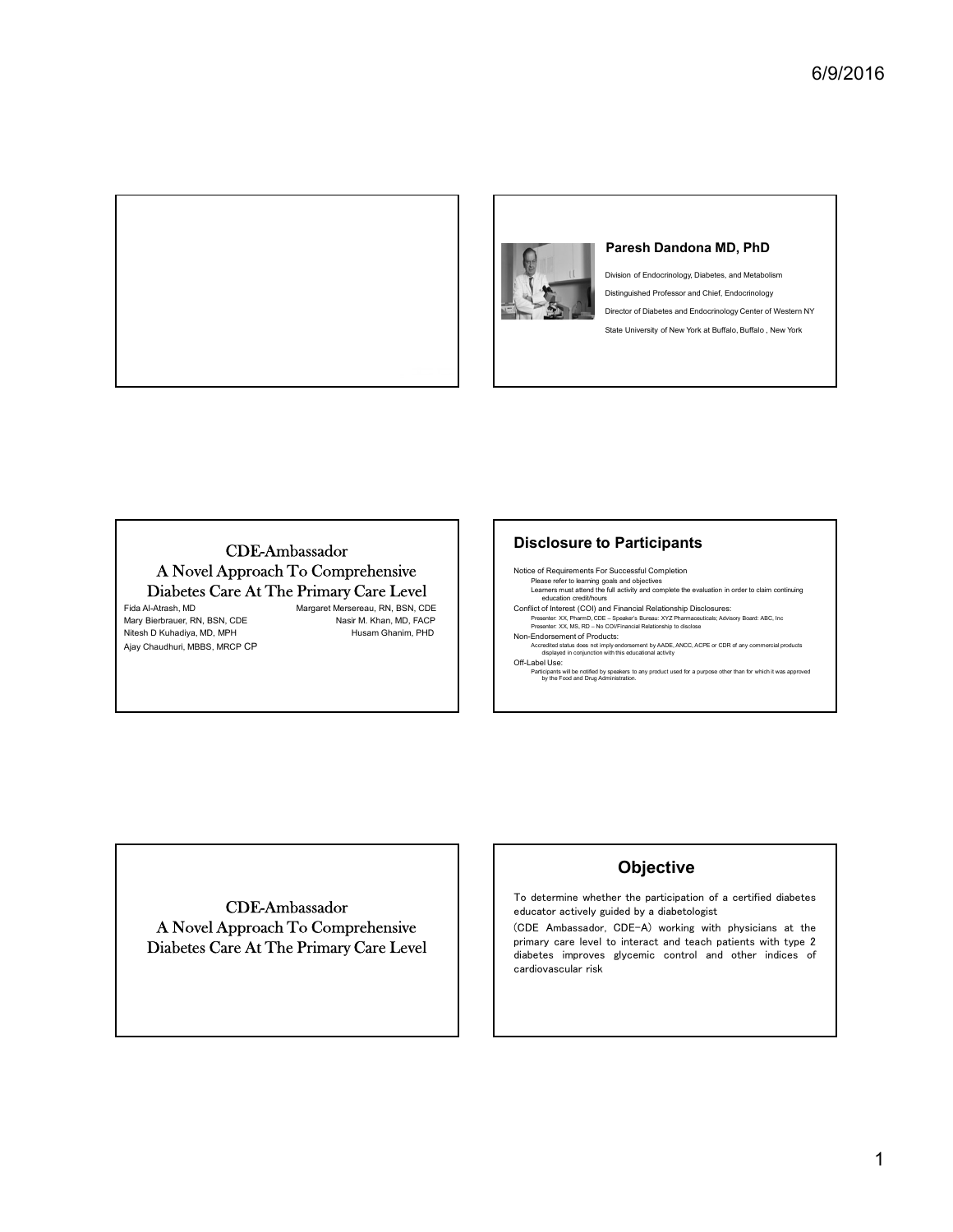## Facts

- **Eacts**<br>
estimated prevalence of diagnosed and undiagnosed in the estimated prevalence of diagnosed and undiagnosed in the<br>
estimated in the estimated in the set of the set of the set of the set of the set of the set of th **FACTS**<br>• According to the CDC-Diabetic leadership initiative, the estimated prevalence of diagnosed and undiagnosed in the United states in 2012 was 29.1 million or 9.3% of the populations According to the CDC-Diabetic leadership initiative, the<br>
estimated prevalence of diagnosed and undiagnosed in the<br>
United states in 2012 was 29.1 million or 9.3% of the populations<br>
→ If current trends continue, as many estimated prevalence of diagnose<br>United states in 2012 was 29.1 million<br>If current trends continue, as maidabetes by the year 2050 United states in 2012 was 29.1 million or 9.3% of the populations <br>
For four enterprise in 2012 was 29.1 million or 9.3% of the populations<br>
The top ten most costly conditions in<br>
Subsetes was among the top ten most costly This is a Retrospective review of patients with type 2 diabetes **Facts**<br>
According to the CD District increase of antique of the management of the control of distribution in 2012 entire<br>
A The Antentian Distributed for the control of distributed by the primary care primary care provid **Eacts**<br>
A coording to the contribute of diagonal cellular diagonal cellular and the state in 2012 and the business of diagonal cellular organized diagonal cellular the business in the cellular and the state in the cellul **Facts**<br>
A exercising to the conclusion control of diagnoses in the second of diagnoses in the second diagnoses of diagnoses in the second of diagnoses in the second of diagnoses in the second of diagnoses in the second o Example the state of state of the state of the state of the state of the state of the state of the state of the state of the state of the state of the state of the state of the state in the state of the state of the state A constraint in CO-Detect is a Recognization in the same of the same of the same of the same of the same of the same of the same of the same of the same of the same of the same of the same of the same of the same of the s standards provide and undergoing the management of diabetic patients and the management of diabetic patients in collaboration in the management of the management of the management of the management of the management of th
- If current trends continue, as many as **1 in 3** adults will have diabetes by the year 2050<br>
Diabetes was among the top ten most costly conditions in terms of health care expenditures for both women and men in 2008

## Facts

- According to the CDC-Diabetic leadership initiative, the **AMEL STAN SET AMELICAN SET ALCOREGIST ARE SET ALCOREGIST**<br>estimated prevalence of diagnosed and undiagnosed in the **AMELICAN STAN SET AMELICAN SET ARE SET A** COREGI **Facts**<br> **Facts**<br>  $\cdot$  The American Diabetes Association in 2013 estimated<br>
the total costs of diagnosed diabetes have risen to \$245<br>
billion in 2012 from \$174 billion in 2007, when the cost<br>
was last examined<br>  $\cdot$  Peopl **Facts**<br> **Facts**<br> **Facts**<br> **Facts**<br> **The American Diabetes Association in 2013 estimated<br>
the total costs of diagnosed diabetes have risen to \$245<br>
billion in 2012 from \$174 billion in 2007, when the cost<br>
was last examin** 6/9/2016<br> **Facts**<br>
The American Diabetes Association in 2013 estimated<br>
the total costs of diagnosed diabetes have risen to \$245<br>
billion in 2012 from \$174 billion in 2007, when the cost<br>
was last examined<br>
Feople with dia  $6/9/2016$ <br> **Facts**<br>
The American Diabetes Association in 2013 estimated<br>
the total costs of diagnosed diabetes have risen to \$245<br>
billion in 2012 from \$174 billion in 2007, when the cost<br>
was last examined<br>
Fepple with **Facts**<br> **People With diagnosed diabetes have risen to \$245**<br> **People with diagnosed diabetes have risen to \$245**<br>
billion in 2013 form the cost<br>
billion in 2007, when the cost<br> **WAS last examined**<br> **People with diagnosed Expenditures of about 51,42,900 per year, of which about \$13,700 per year, of which about \$13,700 per year, of which about \$13,700 per year, of which about \$13,700 per year, of which about \$13,700 per year, of which about Facts**<br> **Facts**<br> **Facts**<br> **Facts**<br> **Facts**<br> **Facts**<br> **Facts**<br> **Facts**<br> **Facts**<br> **Facts**<br> **Facts**<br> **Facts**<br> **Facts**<br> **Facts**<br> **Facts**<br> **Facts**<br> **Facts**<br> **Facts**<br> **Facts**<br> **Facts**<br> **Facts**<br> **Facts**<br> **Facts**<br> **Facts**<br> **Fact Facts**<br> **1 Facts**<br> **1 Control Facts**<br> **1 Control Facts**<br> **1 Control Facts**<br> **1 Control Facts**<br> **1 Control Starts is spent treating diabetes incur average medical<br>
<b>1 expenditures of about \$13,700** per year, **Example 1988**<br> **Facts**<br> **Facts**<br> **Facts**<br> **Facts**<br> **Facts**<br> **Facts**<br> **Facts**<br> **Facts**<br> **Facts**<br> **Facts**<br> **Facts**<br> **Facts**<br> **Facts**<br> **Facts**<br> **Facts**<br> **Facts**<br> **Facts**<br> **Facts**<br> **Facts**<br> **Facts**<br> **Facts**<br> **Facts**<br> **Facts Facts**<br>  $\div$  The American Diabetes Association in 2013 estimated<br>
the total costs of diagnosed diabetes have risen to \$245<br>
was last examined<br>  $\div$  People with diagnosed diabetes incur average medical<br>  $\angle$  People with d **Facts**<br>
• The American Diabetes Association in 2013 estimated<br>
the total costs of diagnosed diabetes have risen to \$245<br>
billinon in 2012 from \$174 billion in 2007, when the cost<br>
expenditures of about \$13,700 per year, Following the basis of diagnosed diabetes have near to \$245<br>thilion in 2012 from \$174 billion in 2007, when the cost<br>was last examined<br>was last exampled diabetes incur average medical<br>expenditures of about \$13,700 per year **EXECTS**<br> **EXECTS**<br> **EXECTS**<br> **EXECTS**<br> **EXECTS**<br> **EXECTS**<br> **EXECTS**<br> **EXECTS**<br> **EXECTS**<br> **EXECTS**<br> **EXECTS**<br> **EXECTS**<br> **EXECTS**<br> **EXECTS**<br> **EXECTS**<br> **EXECTS**<br> **EXECTS**<br> **EXECTS**<br> **EXECTS**<br> **EXECTS**<br> **EXECTS**<br> **EXECTS**<br> **E** Fire loads and states and states alternation in 2013 estimated<br>the loads of diagnosed diabetes have risen to \$245<br>bilition in 2012 from \$174 billion in 2007, when the cost<br>was last examined<br> $\leq$  People with diagnosed diab the total costs of diagnosed diabetes have risen to **\$245**<br>
billion in 2012 from \$174 billion in 2007, when the cost<br>
was last examined<br>  $\div$  People with diagnosed diabetes incur average medicial<br>
expenditures of about \$13
	- **billion** in 2012 from \$174 billion in 2007, when the cost<br>was last examined<br>  $\div$  People with diagnosed diabetes incur average medical<br>
	strephditures of about \$13,700 ber year, of which about<br>
	\$7,900 is attributed to diab
	-

## Patients &Methods

Under states in  $\alpha$  is the primary care physicians (PDP) and the primary care physicians (PDP) and the primary care physicians (PDP) and the primary care physicians (PDP) and the primary care physicians (PDP) and the pri **Patients &Methods**<br>
This is a Retropective neives of patients with type 2 diabetes<br>
three regarded the particular content wisite and the constraints were not seen by an endocronologist during that<br>
the flower and whose<br> This is a Retrogective wind (i.e. in the same and a methy was the thermal that is a Retrogentian for the physician of the complete the specific ordinate and the complete the intervention of the complete the specific order

plan and the contract of the contract of the contract of the contract of the contract of the contract of the contract of the contract of the contract of the contract of the contract of the contract of the contract of the c

# Patients &Methods

- 
- This is **Patients & Methods**<br>
The initial testing of the CDE-As was for a period of 3<br>
interval testing consecutive first consecutive testing of the consecutive first consecutive testing of the consecutive testing of the **Patients & Methods**<br>
This is a Recognitor evident with the current was provide and whose<br>
seen the starter or principle in the starter or principle in the starter or and the starter or the starter or the starter or the s **Patients & Methods**<br>
the start date of principal case previous of patients at the first date was the first visit produces a produce the material of the CDE-As was for a period of 3<br>
the patients was the first comparison
	-

## Patients & Methods

- 
- 

# Patients & Methods

**Patients &Methods**<br>The initial training of the CDE-A's was for a period of 3<br>Following the inidial training period, the CDE-A continued to<br>Following the initial training period, the CDE-A continued to<br>turther advice was n **Patients &Methods**<br>The initial training of the CDE-A's was for a period of 3<br>brollowing the initial training period, the CDE-A continued to<br>be in regular consultation with the endocrinologists in case<br>turther advice was mark.

This is a Reformed by the rist conduction of the studients of the context of the context of the context schedule is the context schedule of the context schedule is the context schedule of the context schedule of the conte Example to the primarity can be provide and whose the model of the control of the control of the control of the control of the control of the control of the control of the control of the control of the control of the cont when the mathematics and the the species of the animal species of the animal species of the animal species of the analysis in the mathematics of the animal controller in the analysis of the animal controller in the analysi **Patients &Methods**<br>The initial training of the CDE-A's was for a period of 3<br>Following the initial training period, the CDE-A continued to<br>Following the initial training period, the CDE-A continued to<br>turther advice was n Fine initial training of the CDE-As was for a period of 3<br>
for a period of 3<br>
Following the initial training period, the CDE-A continued to<br>
the in regular consultation with the endocrinologists in case<br>
wither advice was The initial training of the CDE-A's was for a period of 3<br>
months by the endocrinologists<br>
Following the initial training period, the CDE-A continued to<br>
be in regular consultation with the endocrinologists in case<br>
turthe The minut training of the CDE-As was for a period of 3<br>chonths by the endocrinologists<br>ein regular consultation with the check of continued to<br>ein regular consultation with the check consideration<br>where advice was needed<br>w Trains by the intouchingussis<br>
Following the initial training period, the CDE-A continued to<br>
be in regular consultation with the endocrinologists in case<br>
where advice was needed<br>
Any changes to the anti-diabetic regimen From the minuar training period, me ODE-x communed to<br>the in regular consultation with the endocrinologists in case<br>why changes to the anti-diabetic regimen that was<br>uggested by the CDE-A had to be authorized by the PCP<br>a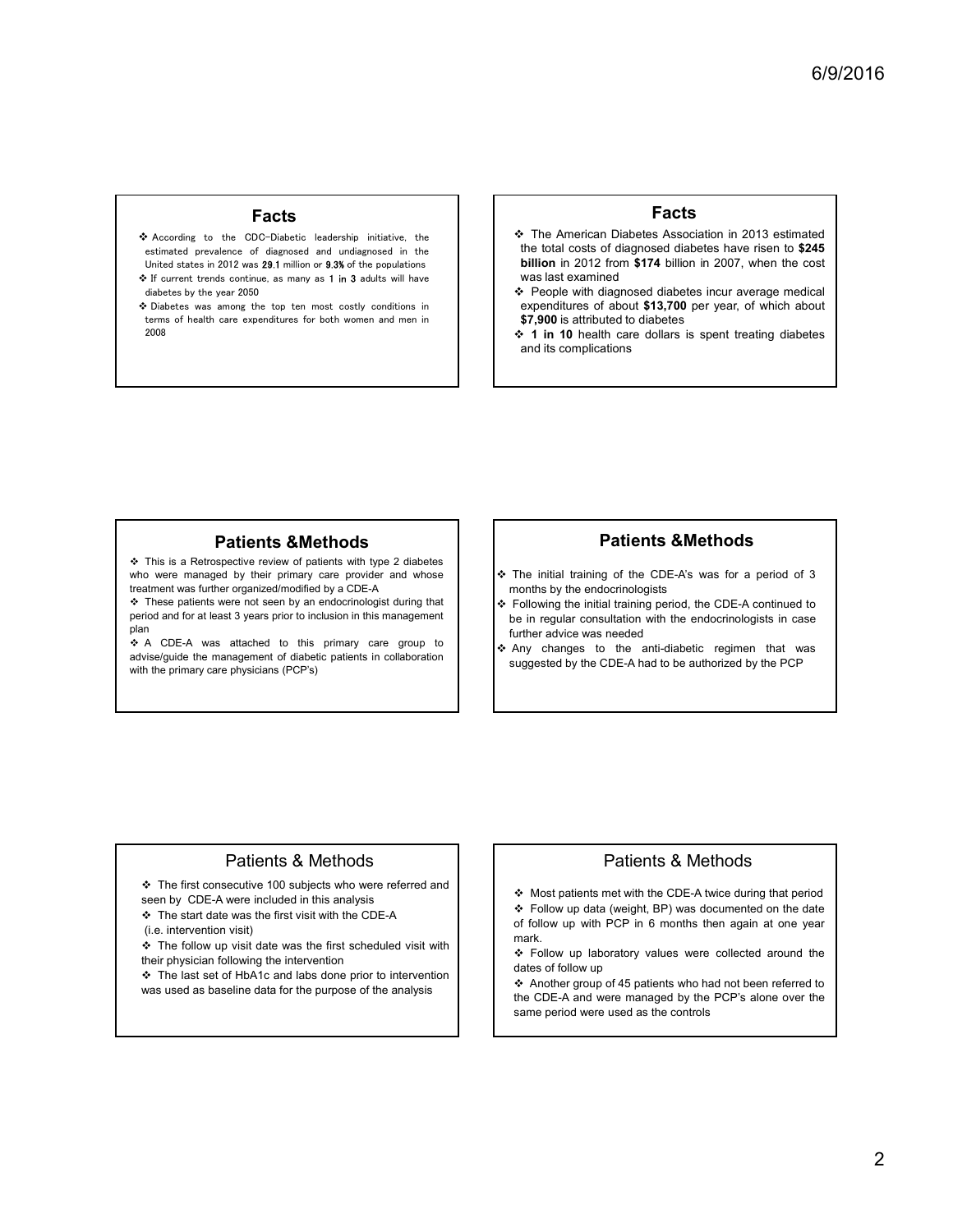|                                                                                                                                                                                   |                                                                                                                                                                                                                                                    |                                 |                           |                                                                                                                                                                                                                         |                  |                                                                                                                                                                                                                                       |                                  |                                                                                          | 6/9/2016 |
|-----------------------------------------------------------------------------------------------------------------------------------------------------------------------------------|----------------------------------------------------------------------------------------------------------------------------------------------------------------------------------------------------------------------------------------------------|---------------------------------|---------------------------|-------------------------------------------------------------------------------------------------------------------------------------------------------------------------------------------------------------------------|------------------|---------------------------------------------------------------------------------------------------------------------------------------------------------------------------------------------------------------------------------------|----------------------------------|------------------------------------------------------------------------------------------|----------|
|                                                                                                                                                                                   |                                                                                                                                                                                                                                                    |                                 |                           |                                                                                                                                                                                                                         |                  |                                                                                                                                                                                                                                       |                                  |                                                                                          |          |
|                                                                                                                                                                                   | umbers*<br>lean Age<br>Female (%)                                                                                                                                                                                                                  | <b>Baseline characteristics</b> |                           | Intervention group n (%)<br>100<br>$58 + 10$<br>54 (54%)                                                                                                                                                                |                  | Controls<br>45<br>61±12<br>23 (51%)                                                                                                                                                                                                   |                                  | P-Value<br>0.172<br>0.751                                                                |          |
| Last year we presented our data after the initial 6 months<br>follow up.<br>We are now presenting our follow up data at 12 months<br>without further intervention after 6 months. | Diabetes Duration(years):<br><5 years<br>5-10 years<br>>10 years<br>Mean Duration of initial post intervention<br>llow-up<br>Aean Duration of follow-up at one year<br><b>Baseline Anti-Diabetic Regimen</b><br>None<br>Metformin<br>Sulfonylureas |                                 |                           | $4.5 \pm 5.4$<br>62 (62 $%$ )<br>28 (28 %)<br>$10(10\%)$<br>132 ± 107 days<br>$(4.4 \pm 3.6 \text{ months})$<br>$406 \pm 94$ days<br>(13.5 ±3.1 months)<br>Intervention group n (%)<br>26 (26%)<br>64 (64%)<br>20 (20%) |                  | $5.7 \pm 4.1$<br>19 (42.2 %)<br>24 (53.3 %)<br>$2(4.4\%)$<br>$139 \pm 64$ days<br>$(4.6 \pm 2.1 \text{ months})$<br>$\frac{385 \pm 53 \text{ days}}{(12.8 \pm 1.8 \text{ months})}$<br>Controls<br>$5 (11\%)$<br>33 (73%)<br>12 (27%) |                                  | 0.206<br>0.027<br>0.003<br>0.343<br>0.704<br>0.192<br>P-Value<br>0.043<br>0.269<br>0.371 |          |
|                                                                                                                                                                                   | Thiazolidinedione<br>GLP-1 Agonists<br>DPP-4 inhibitor<br>ong acting Insulin preparation<br>Short acting Insulin preparation<br>pination of the above                                                                                              |                                 |                           | $3(3\%)$<br>4(4%)<br>$5 (5\%)$<br>14 (14 %)<br>$6(6\%)$<br>$30(30\%)$                                                                                                                                                   |                  | 7(16%)<br>$4(9\%)$<br>$4 (9\%)$<br>$9 (20\%)$<br>4 (9%)<br>22 (49%)                                                                                                                                                                   |                                  | 0.010<br>0.254<br>0.459<br>0.254<br>0.724<br>0.028                                       |          |
|                                                                                                                                                                                   |                                                                                                                                                                                                                                                    |                                 |                           |                                                                                                                                                                                                                         |                  |                                                                                                                                                                                                                                       |                                  |                                                                                          |          |
|                                                                                                                                                                                   |                                                                                                                                                                                                                                                    |                                 |                           |                                                                                                                                                                                                                         |                  |                                                                                                                                                                                                                                       |                                  |                                                                                          |          |
|                                                                                                                                                                                   |                                                                                                                                                                                                                                                    |                                 |                           | Initial Post intervention follow up data                                                                                                                                                                                |                  |                                                                                                                                                                                                                                       | One year follow up data          |                                                                                          |          |
| One Year:                                                                                                                                                                         | Intervention<br>(n=100)                                                                                                                                                                                                                            | Baseline                        | Post<br>intervention      | Mean change                                                                                                                                                                                                             | P Value          | One year                                                                                                                                                                                                                              | Mean change                      | P Value                                                                                  |          |
| Deceased<br>$n=1$                                                                                                                                                                 | Weight (Kg)<br>BMI (Kg/m <sup>2</sup> )                                                                                                                                                                                                            | 102±22<br>36±7                  | 99±22<br>35±7             | $-2.8 \pm 4.4$<br>$-0.96 + 1.7$                                                                                                                                                                                         | < 0001<br>5.0001 | 98±21<br>35±6                                                                                                                                                                                                                         | $-3.2 \pm 6.7$<br>$-1.112.3$     | < 0001<br>5.0001                                                                         |          |
| Deceased<br>$n=1$<br>Referred to<br>Endo n=1                                                                                                                                      | HbA1c* (%)<br>SBP (mmHg)                                                                                                                                                                                                                           | $8.4{\pm}2.2$<br>134±17         | $6.8 \pm 1.2$<br>128±13   | $-1.6{\pm}2.1$<br>$-6±17$                                                                                                                                                                                               | 50001<br>0.002   | $7.3{\pm}2.0$<br>129±16                                                                                                                                                                                                               | $-1.112.5$<br>$-4±19$            | 50001<br>0.037                                                                           |          |
| Referred to                                                                                                                                                                       | DBP (mmHg)<br>LDLc**(mg/dl)                                                                                                                                                                                                                        | 80±10<br>108±36                 | 7719<br>96±36             | $-3±10$<br>$-12±30$                                                                                                                                                                                                     | 0.003<br>0.0004  | 78±10<br>100±40                                                                                                                                                                                                                       | $-2±11$<br>$-9±34$               | 0.064<br>0.027                                                                           |          |
| Endo n=2<br>Intervention<br>group n=100<br>Lost follow-up<br>n=3<br>Control group<br>$n = 45$                                                                                     | Triglycerides(mg/dl<br>Microalbuminuria                                                                                                                                                                                                            | 189±121<br>64±536               | 162±90<br>27±153          | $-27 + 80$<br>$-38±385$                                                                                                                                                                                                 | 0.003<br>0.329   | 164±90<br>$12+37$                                                                                                                                                                                                                     | $-30 + 68$<br>$-56±554$          | 0.0005<br>0.334                                                                          |          |
| Lost follow up<br>Left practice<br>$n=1$                                                                                                                                          | Control (n=45)                                                                                                                                                                                                                                     | Baseline                        | Initial                   | Mean change                                                                                                                                                                                                             | P Value          | One year                                                                                                                                                                                                                              | Mean change                      | P Value                                                                                  |          |
| $n=1$<br>Followed                                                                                                                                                                 | Weight (Kg)<br>BMI (Kg/m <sup>2</sup> )                                                                                                                                                                                                            | 98.4±24<br>$34.3 \pm 7.3$       | 97.7±25<br>$34.1 \pm 7.5$ | $-0.66 \pm 2.6$<br>$-0.22 \pm 0.9$                                                                                                                                                                                      | 0.089<br>0.092   | 96.8±23<br>$33.7 \pm 7.0$                                                                                                                                                                                                             | $-1.6 \pm 4.7$<br>$-0.5{\pm}1.6$ | 0.0395<br>0.043                                                                          |          |
| <b>Followed at</b><br>at one year                                                                                                                                                 | IbA1c (%)                                                                                                                                                                                                                                          | $8.1 \pm 1.5$                   | 7.86± 1.2                 | $-0.26 \pm 1.2$                                                                                                                                                                                                         | 0.151            | 7.9±1.5                                                                                                                                                                                                                               | $-0.23 \pm 1.6$                  | 0.412                                                                                    |          |



|                                                                |                      |                      | Intervention group n (%)                       |                |                                             |                          |                |
|----------------------------------------------------------------|----------------------|----------------------|------------------------------------------------|----------------|---------------------------------------------|--------------------------|----------------|
| umbers'                                                        |                      |                      | 100                                            |                | 45                                          |                          |                |
| Mean Age                                                       |                      |                      | 58 ±10                                         |                | 61±12                                       |                          | 0.172          |
| emale (%)                                                      |                      |                      | 54(54%)                                        |                | $23(51\%)$                                  |                          | 0.751          |
| <b>Diabetes Duration(years):</b>                               |                      |                      | $4.5 \pm 5.4$                                  |                | $5.7 \pm 4.1$                               |                          | 0.206          |
| <5 years                                                       |                      |                      | $62$ $(62\frac{9}{6})$                         |                | 19 (42.2%)                                  |                          | 0.027          |
| 5-10 years                                                     |                      |                      | 28 (28 %)                                      |                | 24 (53.3%)                                  |                          | 0.003          |
| >10 years<br><b>Mean Duration of initial post intervention</b> |                      |                      | $10(10\%)$<br>132 ± 107 days                   |                | $2(4.4\%)$<br>139 ± 64 days                 |                          | 0.343          |
| follow-up                                                      |                      |                      | (4.4 ±3.6 months)                              |                | (4.6 ±2.1 months)                           |                          | 0.704          |
| Mean Duration of follow-up at one year                         |                      |                      | $406 \pm 94$ days                              |                | 385 ± 53 days                               |                          | 0.192          |
| <b>Baseline Anti-Diabetic Regimen</b>                          |                      |                      | (13.5 ±3.1 months)<br>Intervention group n (%) |                | $(12.8 \pm 1.8 \text{ months})$<br>Controls |                          | P-Value        |
| None                                                           |                      |                      | 26 (26%)                                       |                | $5(11\%)$                                   |                          | 0.043          |
| Metformin                                                      |                      |                      | 64 (64%)                                       |                | 33 (73%)                                    |                          | 0.269          |
| Sulfonylureas                                                  |                      |                      | 20 (20%)                                       |                | 12 (27%)                                    |                          | 0.371          |
| Thiazolidinedione                                              |                      |                      | $3(3\%)$                                       |                | 7(16%)                                      |                          | 0.010          |
| <b>GLP-1 Agonists</b>                                          |                      |                      | 4(4%)                                          |                | $\sim$<br>(9%)                              |                          | 0.254          |
| DPP-4 inhibitor                                                |                      |                      | $5 (5\%)$                                      |                | $\overline{4}$<br>(9%)                      |                          | 0.459          |
| ong acting Insulin preparation                                 |                      |                      | 14 (14 %)                                      |                | 9<br>$(20\%)$                               |                          | 0.254          |
| Short acting Insulin preparation<br>Combination of the above   |                      |                      | $6(6\%)$<br>$30(30\%)$                         |                | $\sim$<br>(9%)<br>22 (49%)                  |                          | 0.724<br>0.028 |
|                                                                |                      |                      |                                                |                |                                             |                          |                |
|                                                                |                      |                      |                                                |                |                                             |                          |                |
|                                                                |                      |                      |                                                |                |                                             |                          |                |
|                                                                |                      |                      | Initial Post intervention follow up data       |                |                                             | One year follow up data  |                |
| Intervention<br>$(n=100)$                                      | <b>Baseline</b>      | Post<br>intervention | Mean change                                    | P Value        | One year                                    | Mean change              | P Value        |
| Weight (Kg)                                                    | 102±22               | 99±22                | $-2.8 \pm 4.4$                                 | < .0001        | 98±21                                       | $-3.2 \pm 6.7$           | < 0001         |
| BMI (Kg/m <sup>2</sup> )                                       | 36±7                 | 35±7                 | $-0.96 + 1.7$                                  | 5.0001         | 35±6                                        | $-1.112.3$               | 5.0001         |
| HbA1c* (%)                                                     | $8.4{\pm}2.2$        | $6.8 + 1.2$          | $-1.6{\pm}2.1$                                 | 5.0001         | $7.3{\pm}2.0$                               | $-1.112.5$               | 5.0001         |
| SBP (mmHg)                                                     | 134±17               | 128±13               | $-6±17$                                        | 0.002          | 129±16                                      | $-4±19$                  | 0.037          |
| DBP (mmHg)                                                     | 80±10                | 7719                 | $-3±10$                                        | 0.003          | 78±10                                       | $-2±11$                  | 0.064          |
| LDLc**(mg/dl)                                                  | 108±36               | 96±36                | $-12±30$                                       | 0.0004         | 100±40                                      | $-9±34$                  | 0.027          |
| Triglycerides(mg/dl                                            | 189±121              | 162±90               | $-27 + 80$                                     | 0.003          | 164±90                                      | $-30 + 68$               | 0.0005         |
| Microalbuminuria                                               | 64±536               | 27±153               | $-38±385$                                      | 0.329          | 12±37                                       | $-56±554$                | 0.334          |
| Control ( $n=45$ )                                             | Baseline             | Initial              | Mean change                                    | P Value        | One year                                    | Mean change              | P Value        |
| Weight (Kg)                                                    | 98.4±24              | 97.7±25              | $-0.66 \pm 2.6$                                | 0.089          | 96.8±23                                     | $-1.6 \pm 4.7$           | 0.0395         |
| BMI (Kg/m <sup>2</sup> )                                       | $34.3 \pm 7.3$       | $34.1 \pm 7.5$       | $-0.22 \pm 0.9$                                | 0.092          | $33.7 \pm 7.0$                              | $-0.511.6$               | 0.043          |
| <b>HbA1c</b> (%)                                               | $8.1 \pm 1.5$        | 7.86±1.2             | $-0.26 \pm 1.2$                                | 0.151          | $7.9 \pm 1.5$                               | $-0.23 \pm 1.6$          | 0.412          |
| SBP (mmHg)                                                     | 131±17               | $133 \pm 17$         | 3±19                                           | 0.384          | $130.5 \pm 18$                              | $-0.61 + 22$             | 0.858          |
| DBP (mmHg)                                                     | <b>75±9</b>          | 77±12                | 2±11                                           | 0.229          | 75.3±13                                     | $0.27{\pm}10$            | 0.866          |
| LDLc <sup>1</sup> (mg/dl)<br><b>Triglyceridess</b>             | 95.8±41<br>206.5±144 | 95.6±35<br>206.7±105 | $-0.18 + 22$<br>$0.17 \pm 80$                  | 0.960<br>0.992 | 94±31<br>205±122                            | $-9±24$<br>$-2.8 \pm 85$ | 0.066<br>0.886 |

|                                               | <b>Results</b>         |                   |
|-----------------------------------------------|------------------------|-------------------|
| Anti-diabetic regimen                         | Intervention group (%) | Control group (%) |
| No change                                     | 48 (48%)               | 28 (62%)          |
| Metformin added or increased                  | 30 (30%)               | 3(7%)             |
| Added<br>Sulfonylurea                         | 11 (11%)               | 3(7%)             |
| Stopped                                       | 0                      | 1(2%)             |
| <b>GLP1</b> agonist added                     | 5(5%)                  | 3(7%)             |
| Increased/added<br>Long acting Insulin dose:  | 11 (11%)               | 3(7%)             |
| Decreased                                     | 2(2%)                  |                   |
| Short acting Insulin stopped                  | 1(1%)                  | $\Omega$          |
| SGLT2 added                                   | 1(1%)                  | $\overline{0}$    |
| <b>Thiazolidinedione added</b>                | 0                      | 2(4%)             |
| DPP-4 added                                   | $\overline{0}$         | 3 (7%)            |
| <b>Meglitinide added</b>                      | Ō                      | 1(2%)             |
| <b>Multiple medication changes</b>            | 7(7%)                  | 2(4%)             |
| <b>Statin Therapy</b>                         | Intervention group (%) | Control group (%) |
| No statin                                     | 47 (47%)               | 12 (27%)          |
| Statin started within a month of intervention | 3(3%)                  | 3 (7%)            |
| start date                                    |                        |                   |
| <b>Statin Dose Unchanged</b>                  | 48 (48%)               | 26 (58%)          |
| <b>Statin Dose Changed</b>                    | 0                      | 3(7%)             |
| <b>Statin Stopped</b>                         | ក                      | 1(2%)             |
| <b>Unclear documentation</b>                  | 2(2%)                  | $\Omega$          |

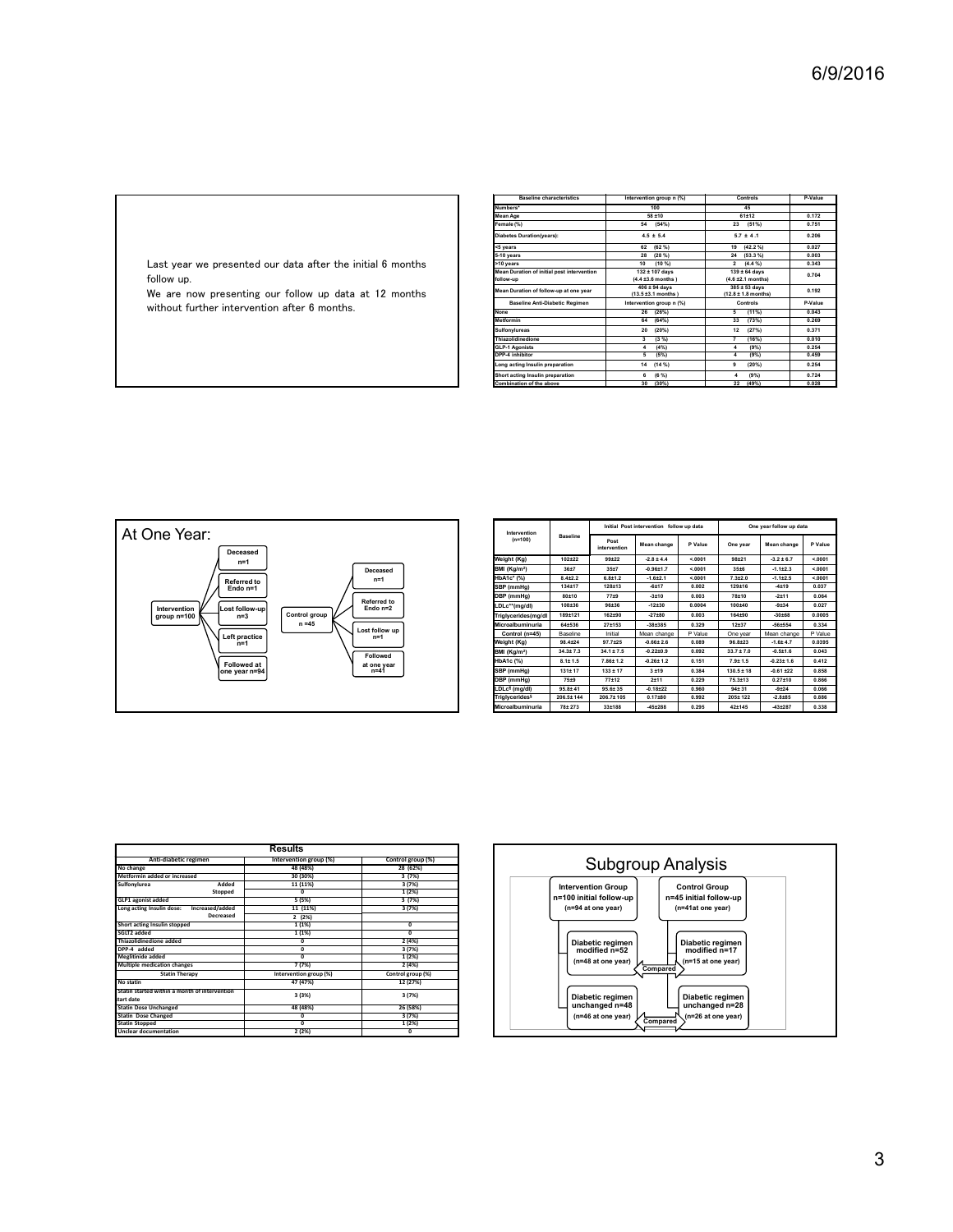| Baseline characteristics of the subgroups at one year.<br>Groups in which diabetic<br>Intervention<br>Control<br>P-Value<br>Data from the Intervention and Control Groups whose<br>regimen modified<br>subgroup (%)<br>subgroup (%)<br><b>Numbers</b><br>48<br>15 | 6/9/2016 |
|-------------------------------------------------------------------------------------------------------------------------------------------------------------------------------------------------------------------------------------------------------------------|----------|
|                                                                                                                                                                                                                                                                   |          |
|                                                                                                                                                                                                                                                                   |          |
|                                                                                                                                                                                                                                                                   |          |
|                                                                                                                                                                                                                                                                   |          |
|                                                                                                                                                                                                                                                                   |          |
|                                                                                                                                                                                                                                                                   |          |
|                                                                                                                                                                                                                                                                   |          |
|                                                                                                                                                                                                                                                                   |          |
|                                                                                                                                                                                                                                                                   |          |
|                                                                                                                                                                                                                                                                   |          |
|                                                                                                                                                                                                                                                                   |          |
|                                                                                                                                                                                                                                                                   |          |
|                                                                                                                                                                                                                                                                   |          |
|                                                                                                                                                                                                                                                                   |          |
|                                                                                                                                                                                                                                                                   |          |
|                                                                                                                                                                                                                                                                   |          |
|                                                                                                                                                                                                                                                                   |          |
|                                                                                                                                                                                                                                                                   |          |
|                                                                                                                                                                                                                                                                   |          |
|                                                                                                                                                                                                                                                                   |          |
|                                                                                                                                                                                                                                                                   |          |
| anti-diabetic treatment was modified<br>60±12<br>$56 + 9$<br><b>Mean Age</b><br>0.110                                                                                                                                                                             |          |
| 25 (52%)<br>$9 (60\%)$<br>0.598<br>Female (%)                                                                                                                                                                                                                     |          |
| ♦ 3 patients in the Intervention subgroup had statin started at time, 49 had no<br>$3.8 + 4.3$<br>$4.2 \pm 2$<br>0.571<br><b>Diabetes Duration(years)</b><br>411 ± 111 days<br>378 ±43 days                                                                       |          |
| statin or no change in dose.<br>Mean Duration of follow-up<br>0.090<br>$(13.7 \pm 3.7 \text{ months})$<br>$(12.6 \pm 1.4 \text{ months})$<br>Groups in which diabetic<br>Intervention<br>Control                                                                  |          |
| In this intervention subgroup, HbA1c at one year mark was available in 44<br>P-Value<br>regimen not modified<br>subgroup (%)<br>subgroup (%)<br>patients, LDL in 34 patients, and triglycerides in 37.                                                            |          |
| <b>Numbers</b><br>46<br>26<br>In the Control Group HbA1c was available in 13 patients, LDL in 8 patients<br>62 ±11<br>61 ±10<br>0.811<br><b>Mean Age</b>                                                                                                          |          |
| 26 (56%)<br>11<br>(42%)<br>0.254<br>and triglycerides in 10 patients.<br>Female (%)                                                                                                                                                                               |          |
| <b>Diabetes Duration(years)</b><br>$5.1 \pm 6.5$<br>$6.0 + 4.6$<br>0.504<br>400±73 days<br>390 ±59 days<br>0.544<br>Mean Duration of follow-up                                                                                                                    |          |
| $(13.3 \pm 2.4 \text{ months})$<br>$(13 + 2$ months)                                                                                                                                                                                                              |          |

- Intervention<br>
Intervention Market Allen P-Value Data from the Intervention and Control Groups whose anti-diabetic treatment was modified  $6/9/2016$ <br>
Data from the Intervention and Control Groups whose<br>
<u>anti-diabetic treatment was modified</u><br>  $\ast$  3 patients in the Intervention subgroup had statin started at time, 49 had no<br>
statin or no change in dose.<br>  $\$ Statis from the Intervention and Control Groups whose<br>anti-diabetic treatment was modified<br> $\sim$ 3 patients in the Intervention subgroup had statin started at time, 49 had no<br>statin or no change in dose.<br>phenths, LDL in 34 **6/9/2016**<br>
Data from the Intervention and Control Groups whose<br>
<u>anti-diabetic treatment</u> was modified<br>  $\ast$  3 patients in the Intervention subgroup had stain started at time, 49 had no<br>
statin or no change in doe.<br>  $\ast$ Data from the Intervention and Control Groups whose<br>
anti-diabetic treatment was modified<br>
3 patients in the Intervention subgroup, HbA1c at one year mark was available in 44<br>
In this intervention subgroup, HbA1c at one y Data from the Intervention and Control Groups whose<br>
anti-diabetic treatment was modified<br>
3 patients in the intervention subgroup had stain started at time, 49 had no<br>
triath or no change in dos.<br>
In this intervention su
	- Jata iron'n the intervention and Control or Jourson Caroline<br>
	and the method of the method in the fluctuation subgroup had stain started at time, 49 had no<br>
	this intervention subgroup, the<br>
	At a compare in discussion, the<br>
	- $\bullet$  In this intervention subgroup, HbA1c at one year mark was available in 44 patients, LDL in 34 patients, and triglycerides in 37.
	-

|                                                                                                                            |                                 |                                                                         |                          |                                    |                                                                       | 6/9/2016                                                                                                                            |
|----------------------------------------------------------------------------------------------------------------------------|---------------------------------|-------------------------------------------------------------------------|--------------------------|------------------------------------|-----------------------------------------------------------------------|-------------------------------------------------------------------------------------------------------------------------------------|
|                                                                                                                            |                                 |                                                                         |                          |                                    |                                                                       |                                                                                                                                     |
|                                                                                                                            |                                 | Baseline characteristics of the subgroups at one year.                  |                          |                                    |                                                                       |                                                                                                                                     |
| Groups in which diabetic<br>regimen modified                                                                               |                                 | Intervention<br>subgroup (%)                                            |                          | Control<br>subgroup (%)            | P-Value                                                               | Data from the Intervention and Control Groups whose                                                                                 |
| <b>Numbers</b>                                                                                                             |                                 | 48                                                                      |                          | 15                                 |                                                                       | anti-diabetic treatment was modified                                                                                                |
| Mean Age<br>Female (%)                                                                                                     |                                 | $56 + 9$<br>25 (52%)                                                    |                          | 60±12<br>9 (60%)                   | 0.110<br>0.598                                                        |                                                                                                                                     |
| <b>Diabetes Duration(years)</b>                                                                                            |                                 | $3.8 + 4.3$                                                             |                          | $4.2 \pm 2$                        | 0.571                                                                 | ❖ 3 patients in the Intervention subgroup had statin started at time, 49 had no                                                     |
| Mean Duration of follow-up                                                                                                 |                                 | $411 \pm 111$ days<br>$(13.7 \pm 3.7 \text{ months})$                   |                          | 378 ±43 days<br>(12.6 ±1.4 months) | 0.090                                                                 | statin or no change in dose.                                                                                                        |
| Groups in which diabetic<br>regimen not modified                                                                           |                                 | Intervention<br>subgroup (%)                                            |                          | Control<br>subgroup (%)            | P-Value                                                               | In this intervention subgroup, HbA1c at one year mark was available in 44<br>patients, LDL in 34 patients, and triglycerides in 37. |
|                                                                                                                            |                                 | 46                                                                      |                          | 26                                 |                                                                       |                                                                                                                                     |
|                                                                                                                            |                                 |                                                                         |                          |                                    |                                                                       |                                                                                                                                     |
|                                                                                                                            |                                 | 61 ±10<br>26 (56%)                                                      |                          | 62 ±11<br>11 (42%)                 | 0.811<br>0.254                                                        | In the Control Group HbA1c was available in 13 patients, LDL in 8 patients<br>and triglycerides in 10 patients.                     |
|                                                                                                                            |                                 | $5.1 \pm 6.5$                                                           |                          | $6.0 + 4.6$                        | 0.504                                                                 |                                                                                                                                     |
|                                                                                                                            |                                 | 400±73 days<br>(13.3 ±2.4 months)                                       |                          | 390 ±59 days<br>$(13±2$ months)    | 0.544                                                                 |                                                                                                                                     |
| <b>Numbers</b><br>Mean Age<br>Female (%)<br><b>Diabetes Duration(years)</b><br>Mean Duration of follow-up                  |                                 |                                                                         |                          |                                    |                                                                       |                                                                                                                                     |
| Diabetes Regim                                                                                                             | modified                        | nitial Post intervention follow up data                                 |                          |                                    | One year follow up d                                                  |                                                                                                                                     |
| Intervention<br>Group (n=52)                                                                                               | <b>Baseline</b>                 | Post intervention<br>Mean change                                        | P Value                  | One year***                        | P Value<br>Mean change                                                | Data from the Intervention and Control Groups whose                                                                                 |
| Weight(kg)<br>BMI(Kg/m <sup>2</sup> )                                                                                      | 103±25<br>36.6±8                | $-3.7 \pm 4.9$<br>99.5±25<br>35.3±8<br>$-1.3 + 1.9$                     | < 0001<br>50001          | 99±24<br>35.2±7                    | $-3.717.2$<br>0.0008<br>$-1.2 + 2.5$<br>0.003                         | anti-diabetic treatment was not modified                                                                                            |
| HbA1c (%)<br>SBP(mmHg)<br>DBP(mmHg)                                                                                        | $8.9{\pm}2.4$<br>133±17<br>80±9 | $6.9{\pm}1.2$<br>$-1.9 \pm 2.0$<br>126±11<br>$-8±16$<br>76±8<br>$-4±10$ | < 0001<br>0.001<br>0.003 | $7.8{\pm}2.5$<br>130±18<br>78±10   | $-1.4 \pm 2.8$<br>0.002<br>$-3.7121$<br>0.232<br>$-2.9 + 16$<br>0.083 |                                                                                                                                     |
| LDLc(mg/dl)                                                                                                                | 110±36                          | 95±39<br>$-15 + 26$                                                     | 0.001                    | 99±42                              | $-15 + 26$<br>0.002                                                   | In this intervention subgroup, HbA1c at one year mark was available in<br>43 patients, LDL and triglycerides in 34 patients.        |
|                                                                                                                            | 212±148<br>$9.8 + 19$           | 172±95<br>$-40±81$<br>$-0.2 + 13$<br>$9.6{\pm}17$                       | 0.123<br>0.929           | 183±103<br>5.6 ± 8                 | $-32 + 75$<br>0.013<br>$-3±13$<br>0.162                               | In the Control subgroup HbA1c was available in 20 patients, LDL in                                                                  |
|                                                                                                                            | <b>Baseline</b>                 | Initial followup<br>Mean change                                         | P Value                  | One year                           | P Value<br>Mean change                                                | 15 patients and triglycerides in 16 patients.                                                                                       |
|                                                                                                                            | 97.3±22<br>$34.1 \pm 7$         | $97.1 \pm 22$<br>$-0.2{\pm}2.4$<br>34±7<br>$-0.110.8$                   | 0.695<br>0.776           | 98±23<br>$34 \pm 6.5$              | $-1±3.9$<br>0.320<br>$-0.4{\pm}1.3$<br>0.228                          |                                                                                                                                     |
| riglycerides<br>Microalbuminuria<br>Control (n=17)<br>Weight(kg)<br><b>BMI(Kg/m<sup>2</sup>)</b><br>HbA1c (%)<br>SBP(mmHg) | $8.4 \pm 1.5$<br>$128 + 15$     | 8 ± 1.5<br>$-0.4{\pm}1.3$<br>$130 \pm 17$<br>2±17                       | 0.202<br>0.666           | 7.9±1.2<br>$130 \pm 21$            | $-0.7{\pm}1.1$<br>0.037<br>1±22<br>0.837                              |                                                                                                                                     |
| DBP(mmHg)<br>.DLc(mg/dl)<br><b>Triglycerides</b>                                                                           | 74±9<br>100±27<br>267±158       | 76±9<br>$2+8$<br>$97 + 29$<br>$-3 + 22$<br>260±112<br>$-7 + 81$         | 0.263<br>0.653<br>0.731  | 75±8<br>100±31<br>251±121          | 0.437<br>$2 + 8$<br>$-15±31$<br>0.225<br>25±98<br>0.450               |                                                                                                                                     |

### Data from the Intervention and Control Groups whose anti-diabetic treatment was not modified

- 
- 

| Medications unchanged   |                 |                   | Initial Post intervention follow up data |         |                | One year follow up date |         |
|-------------------------|-----------------|-------------------|------------------------------------------|---------|----------------|-------------------------|---------|
| Intervention n=48       | <b>Baseline</b> | Post intervention | Mean change                              | P Value | One year data* | Mean change             | P Value |
| Weight(kg)              | 100±18          | 98+19             | $-1.9 + 3.6$                             | 0.001   | 98+19          | $-2.6 + 5.9$            | 0.005   |
| BMI(Kg/m <sup>2</sup> ) | 35.2±5          | $34.6 + 5$        | $-0.6 + 1.3$                             | 0.002   | $35 + 5$       | $-0.9{\pm}2.1$          | 0.005   |
| HbA1c (%)               | $7.8 + 2.0$     | $6.7 + 0.9$       | $-1.1 + 2.1$                             | 0.001   | $6.9 + 1.0$    | $-0.9 + 2.3$            | 0.015   |
| SBP(mmHa)               | $134 + 17$      | 131+15            | $-3±19$                                  | 0.330   | $128 + 14$     | $-4.4 + 16$             | 0.067   |
| DBP(mmHa)               | 80+11           | 78+10             | $-2 + 11$                                | 0.232   | 78+9           | $-1.3 + 11$             | 0.411   |
| LDLc* (mg/dl)           | 107+37          | 98+34             | $-9 + 33$                                | 0.064   | $101 + 38$     | $-4+41$                 | 0.593   |
| <b>Triglycerides</b>    | 168+74          | 154+85            | $-14 + 80$                               | 0.244   | $143 + 68$     | $-27±61$                | 0.017   |
| Microalbuminuria        | 123+773         | 45±220            | $-78 + 555$                              | 0.332   | 19±52          | $-110+792$              | 0.352   |
| Control (n=28)          | <b>Baseline</b> | Initial follow up | <b>Mean change</b>                       | P Value | One year data  | <b>Mean change</b>      | P Value |
| Weight(kg)              | 98.9+25         | 98+26             | $-0.9 + 2.7$                             | 0.897   | 95.9+24        | $-1.9 + 5.2$            | 0.078   |
| BMI(Kg/m <sup>2</sup> ) | $34.5 + 8$      | $34.2 + 8$        | $-0.32 + 0.9$                            | 0.068   | $33.3 + 7$     | $-0.6 + 1.8$            | 0.108   |
| HbA1c (%)               | $7.95 + 1.4$    | $7.8 + 1$         | $-0.15 + 1.1$                            | 0.647   | $7.9 + 1.7$    | $0.1 + 1.9$             | 0.875   |
| SBP(mmHa)               | 132±17          | $135 \pm 18$      | $3 + 21$                                 | 0.460   | $131 \pm 17$   | $-1.6 + 22$             | 0.707   |
| DBP(mmHa)               | 76±11           | 78±14             | $2 + 13$                                 | 0.436   | 75.4±15        | $-0.5 + 11$             | 0.805   |
| LDLc(mg/dl)             | 93±47           | 95±39             | $1.4 + 22$                               | 0.905   | 90±32          | 7±20                    | 0.198   |
| <b>Triglycerides</b>    | 164+128         | 169±85            | 5±82                                     | 0.760   | 176±117        | 20±74                   | 0.301   |
| Microalhuminuria        | $45 + 115$      | 48+238            | $4 + 153$                                | 0.898   | 57+180         | $9 + 101$               | 0.834   |

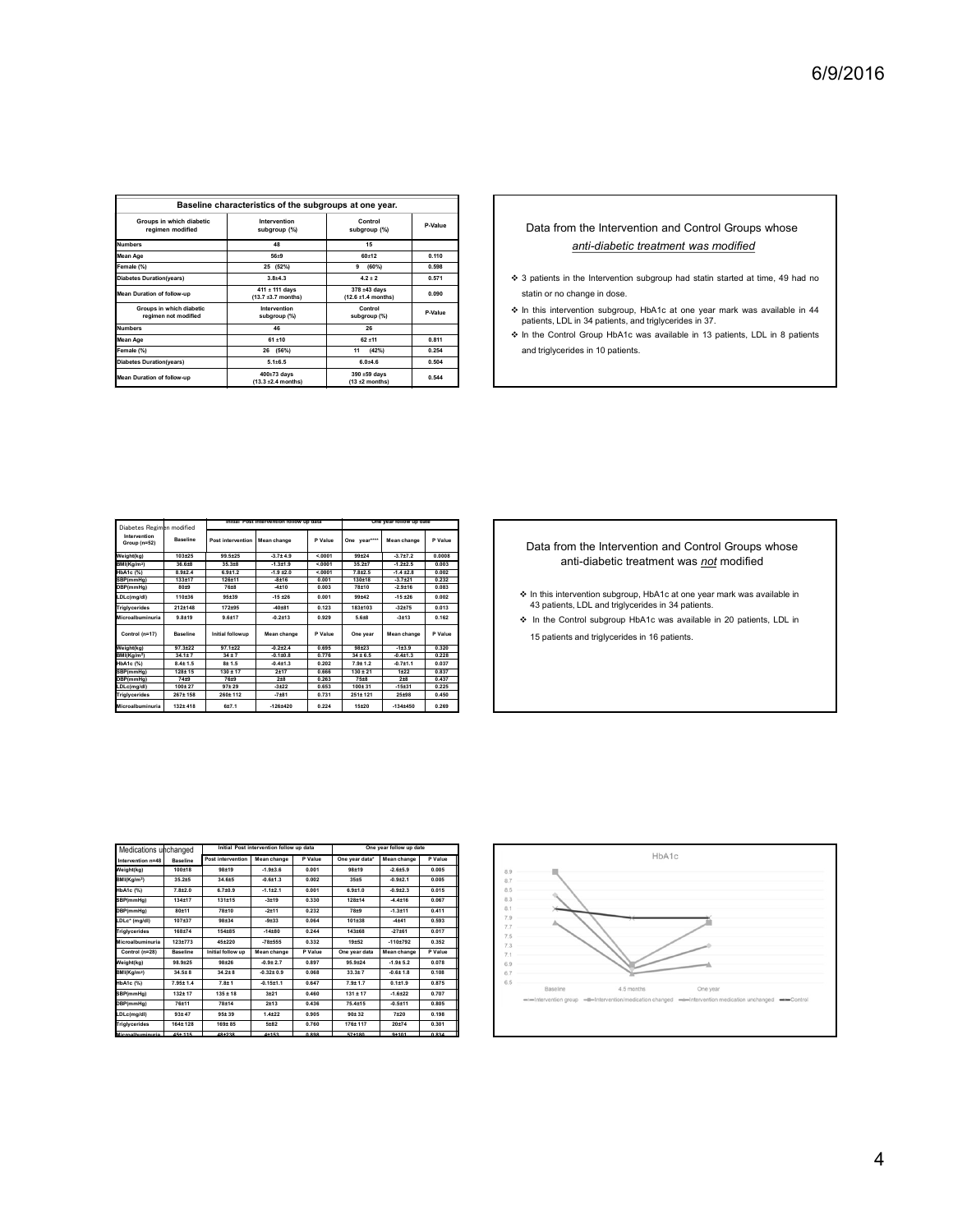# HIGHLIGHTS OF RESULTS

- **IN THE PRESULTS**<br>  $\begin{matrix}\n\bullet \\
\bullet \\
\bullet\n\end{matrix}$  In the CDE-A intervention group, HbA1c fell by 1.6±2.1% with a<br>
fell in HbA1c mea 1.0±2.0% in these in when extindicated to tractment FINCTILIGHT IS OF INLOCETS<br> $\therefore$  In the CDE-A intervention group, HbA1c fell by 1.6±2.1% with a<br>fall in HbA1c was 1.9±2.0% in those in whom anti-diabetic treatment<br>was although start is 1.1.1.2.1% in whom and the summatio ◆ In the CDE-A intervention group, HbA1c fell by 1.6±2.1% with a<br>fall in HbA1c was 1.9±2.0% in those in whom anti-diabetic treatment<br>was altered and by 1.1±2.1% in whom drug therapy was not changed<br>piv. matrix dot intern **S** In the CDE-A intervention<br>fall in HbA1c was  $1.9 \pm 2.0\%$  in t<br>was altered and by  $1.1 \pm 2.1\%$  in<br>six months post intervention. • In the CDE-A intervention group, HbA1c fell by 1.6±2.1% with a<br>
fall in HbA1c was 1.9±2.0% in those in whom anti-diabetic treatment<br>
six months post intervention.<br>
six months parameters were significantly greater in<br>
•
- the intervention group when compared to controls

## HIGHLIGHTS OF RESULTS

 $6/9/2016$ <br>  $\div$  Our data clearly show that the participation of the CDE-A,<br>  $\div$  Our data clearly show that the participation of the CDE-A,<br>  $\div$  Cher data clearly show that the participation of the CDE-A,<br>  $\div$  These ch **6/9/2016**<br>
• Our data clearly show that the participation of the CDE-A,<br>
ender the guidance of an endocrinologist at the primary care<br>
thevel led to a marked reduction in HbA1c, LDLc, triglycerides,<br>
blood pressure and b  $6/9/2016$ <br>
HIGHLIGHTS OF RESULTS<br>  $\div$  Our data clearly show that the participation of the CDE-A,<br>
under the guidance of an endocrinologist at the primary care<br>
level led to a marked reduction in HbA1c, LDLc, triglycerid **blood pressure and body weight with the participation** of the CDE-A,<br>  $\div$  Our data clearly show that the participation of the CDE-A,<br>
ander the guidance of an endocrinologist at the primary care<br>
blood pressure and body  $6/9/2016$ <br>  $\div$  Our data clearly show that the participation of the CDE-A,<br>  $\div$  Our data clearly show that the participation of the CDE-A,<br>
there immed the guidance of an endectinodicy at at the primary care<br>
level led  $6/9/2016$ <br>
and dread teachly show that the participation of the CDE-A,<br>  $\div$  Our data clearly show that the participation of the CDE-A,<br>
the primary care<br>
wevel led to a marked reduction in HbA1c, LDLc, trigly<br>  $\div$  Thes  $6/9/2016$ <br>
HIGHLIGHTS OF RESULTS<br>  $\div$  Our data clearly show that the participation of the CDE-A,<br>  $\div$  Our data clearly show that the participation of the CDE-A,<br>
there insuling care<br>
there is quided to a marked reducti

**HIGHLIGHTS OF RESULTS**<br>
A lot and the intervention group, the intervention group, the intervention group, the intervention group, the intervention group, the intervention group, the intervention group, the anti-diabetic **HIGHLIGHTS OF RESULTS**<br>
A let of CA intervention group is that is folly identified in the subjects as compared to the subjects as compared in the subjects as compared to the subjects as compared to 38% in the subjects as **HIGHLIGHTS OF RESULTS**<br>
A finite of DE-A intervention group. He At c fall by 1.8±21% with a<br>
a lat in HAA c was 19±20% in those in where ment-diabatic treatment<br>
and reduction in all the parameters were eigenfunctly grea **HIGHLIGHTS OF RESULTS**<br> **INGERIMENTS OF RESULTS**<br> **INSURFACTION CONTINUES (FOR THE SULTS OF THE SULTS OF THE SULTS CONTINUES)**<br> **INSURFACT A RESULTS**<br> **INSURFACT AND THE SULTS OF RESULTS**<br> **INSURFACT AND THE SULTS**<br> **INS PCP** alone continued to remain uncorrided, recommendations<br>
A Correction and the CDE-A in the CDE-A in the CDE-A in the CDE-A in the CDE-A in the CDE-A in the CDE-A in the continued to remain uncontrolled to recommendate A lots (DE-A helenomies of a CDEA) and the same PCP and the same PCP and the same providers in the same PCP and the same PCP and the same PCP and the same PCP and the same PCP and the same PCP and the same PCP and the sam **F** is the control product product in the control of the Confident of the Confident of the Uncontrolled patients in the uncontrolled patients in the uncontrolled patients in the uncontrolled patients in the uncontrolled Arm achievement of an expected by the state of the primes of an endocretic primes controlled and the primes controlled by the controlled by the controlled by the controlled by the controlled by the controlled by the contr in the Refer is the the most and the provide the can be intervention of the can be intervention in the third of the control of the control of the most intervention and by the most intervention. High can be intervention. Hi **HIGHLIGHTS OF RESULTS**<br>
The behavious of the substrated control and the changes in the changes in the changes in the changes in the changes in the changes in the changes of the changes in the changes in the changes in th **HIGHLIGHTS OF RESULTS**<br>
So the intervention group, the anti-district regiment was<br>
control group, the statistical of the change in the change in the baseline and find for the change in the change in the change of the sta HIGHLIGHTS OF RESULTS<br>
The intervention group, the entropying the state of the intervention and the intervention and the intervention<br>
containing the intervention group of the particular commentation<br>
containing the inter **•• HIGHLIGHTS OF RESULTS**<br> **••** the mean drop of the state of the state of the state of the state of the state of the state of the state of the state of the state of the state of the state of the state of the state of t statistically significant in comparison to the control group of the control group of the control group of the control group of the control group of the control group of the control group of the control group of the contro 4 In the intervention group. the anti-diabetic regiment was a mean to the presential effect on the booth proposed from the baseline at while 78% of the patients managed by<br>
on the subsets in the patients in the patients

### HIGHLIGHTS OF RESULTS

- The beneficial effect on HbA1c diminished from a reduction of 1.6% from the baseline at 6 months to 1.1% over the following 6 months without further visits to the CDE-A.
- However, the benefits in BMI, blood pressure, triglycerides and LDLc were largely maintained, without significant attenuation. These indices did not change in the control group. **HIGHLIGHTS OF RESULTS**<br>
SThe beneficial effect on HbA1c diminished from a reduction<br>
of 1.5% from the baseline at 6 months to 1.1% over the<br>
following 6 months <u>without</u> (turther visits to the CDE-A,<br>
exhore, the benefit **HIGHLIGHTS OF RESULTS**<br>
The beneficial effect on HbA1c diminished from a reduction<br>
of 1.6% from the baseline at 6 months to 1.1% over the<br>
6 However, the benefits in BMI, blood pressure, triglycerides<br>
and LDLc were lar improvement in the material of the material of the material of the material of the following 6 months *sulfungl* that the rooths to the CDE-A, collowing 6 months *sulfungl* that the visits to the CDE-A, collowing 6 month **HIGHLIGHTS OF RESULTS**<br>
The beneficial effect on HbA1c diminished from a reduction<br>
of 1.6% from the baseline at 6 months to 1.1% over the<br>
following 6 months withough turther visits to the CDE-A.<br>
A Howeven, the benefits **∻** The beneficial effect on HbA1c diminished from a reduction<br>of 1.5% from the baseline at 6 months to 1.1% over the<br>following 6 months <u>w/flood</u> pressure, inglycerides<br>\* However, the benefits in BMI, blood pressure, tri ↓ The beneficial effect on HbA1c diminished from a reduction<br>of 1.6% from the baseline at 6 months to 1.4% over the<br>of 1.6% from the significant reduction in BMI, blood pressure, trigly<br>certains and LDLc were largely main microwascular and macrowascular and macrowascular method of 1.5% from the baseline at 6 months to the CDE-A,<br>collowing 6 months and policy further visits to the CDE-A,<br>experience largely maintained, without significant<br>and is it for a norm the useanine at or monus to it. its over the control of local products and the control of presume, the benefits in BMI, blood pressure, they are different attenuation. These indices did not change in the c

# HIGHLIGHTS OF RESULTS

- compliance<br>❖ The improvement in the HbA1c in the intervention group
- 

# HIGHLIGHTS OF RESULTS